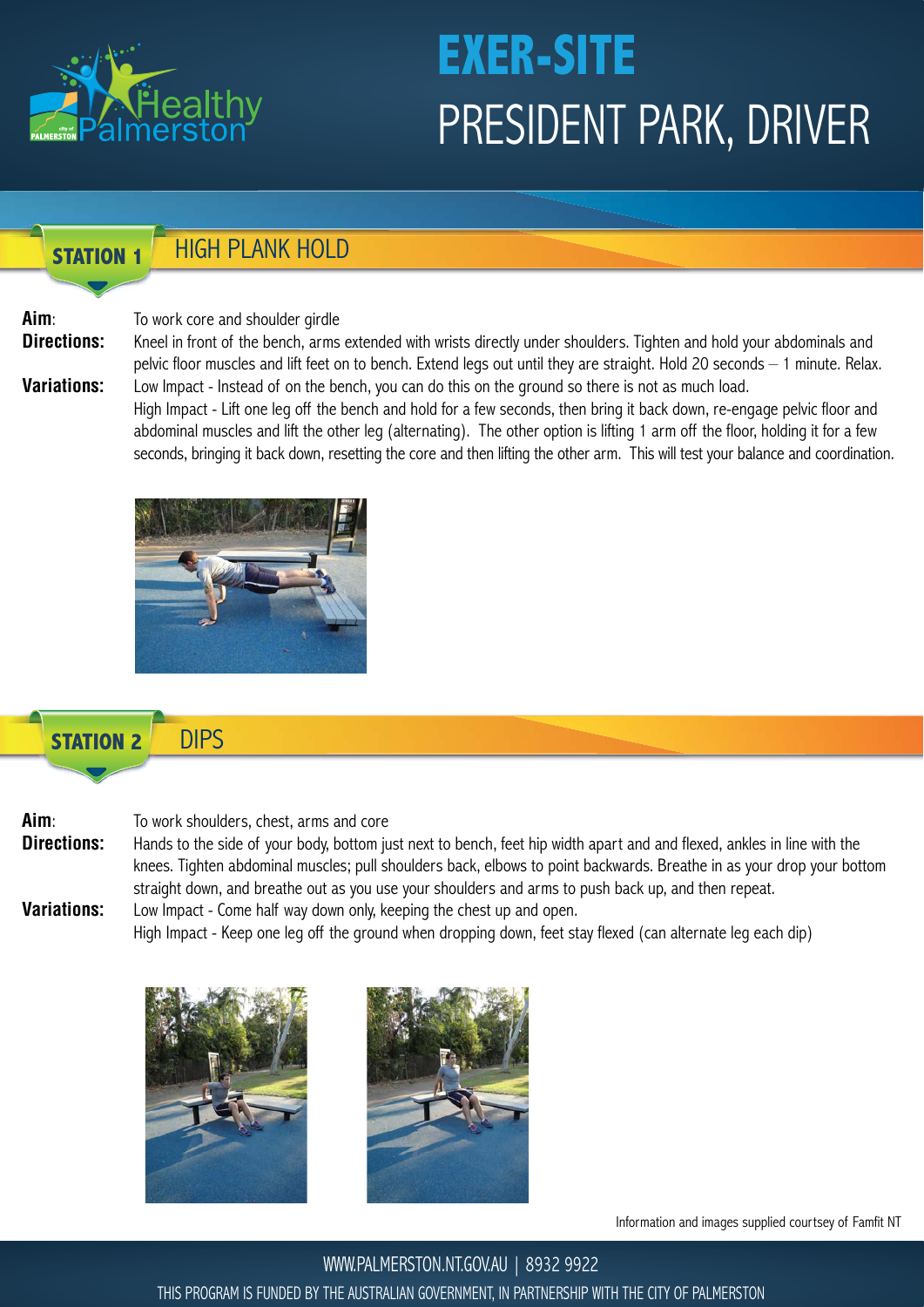

**STATION 3** LEG DROP

**Aim**: To work the core hip extenders and legs

**Directions:** Lie on your back; bring knees and feet up to 90-degree position from the hips. Hands near ears gripping the sides of the bench, shoulders down and shoulder blades anchor on to bench. Tighten abdominal and pelvic muscles. Breathe in, then while breathing out push legs out straight and lower the legs to a safe level where core stays nice and strong (no arch in the back). Breathe in when lifting legs back up and back in to 90-degree position, then repeat.

**Variations:** Low Impact - Only push legs out straight to a 45-degree position and then return to 90-degree position. Or you can alternate legs as well.

High Impact - When legs are fully extended hold for a few seconds before bringing them back up.





### **STATION 4** ASSISTED SQUATS

**Aim**: To work bottom, legs and core

**Directions:** Stand up with feet hip width apart or just slightly wider, with feet pointing 30 degrees out. Tighten abdominal muscles, shoulders back in position. Breathe in while dropping bottom in between knees (knees flare out). Breathe out while driving through the heels and squeezing the bottom on the way up. Look forward and keep chest up at all times. To assist with balance, you can hold on to the top of the beam as well

**Variations:** Low Impact - Only come down as low as you can, according to your strength and flexibility. High Impact - Hold for a few seconds when you are as low as you can go, then come up to start position.



Information and images supplied courtsey of Famfit NT

WWW.PALMERSTON.NT.GOV.AU | 8932 9922 THIS PROGRAM IS FUNDED BY THE AUSTRALIAN GOVERNMENT, IN PARTNERSHIP WITH THE CITY OF PALMERSTON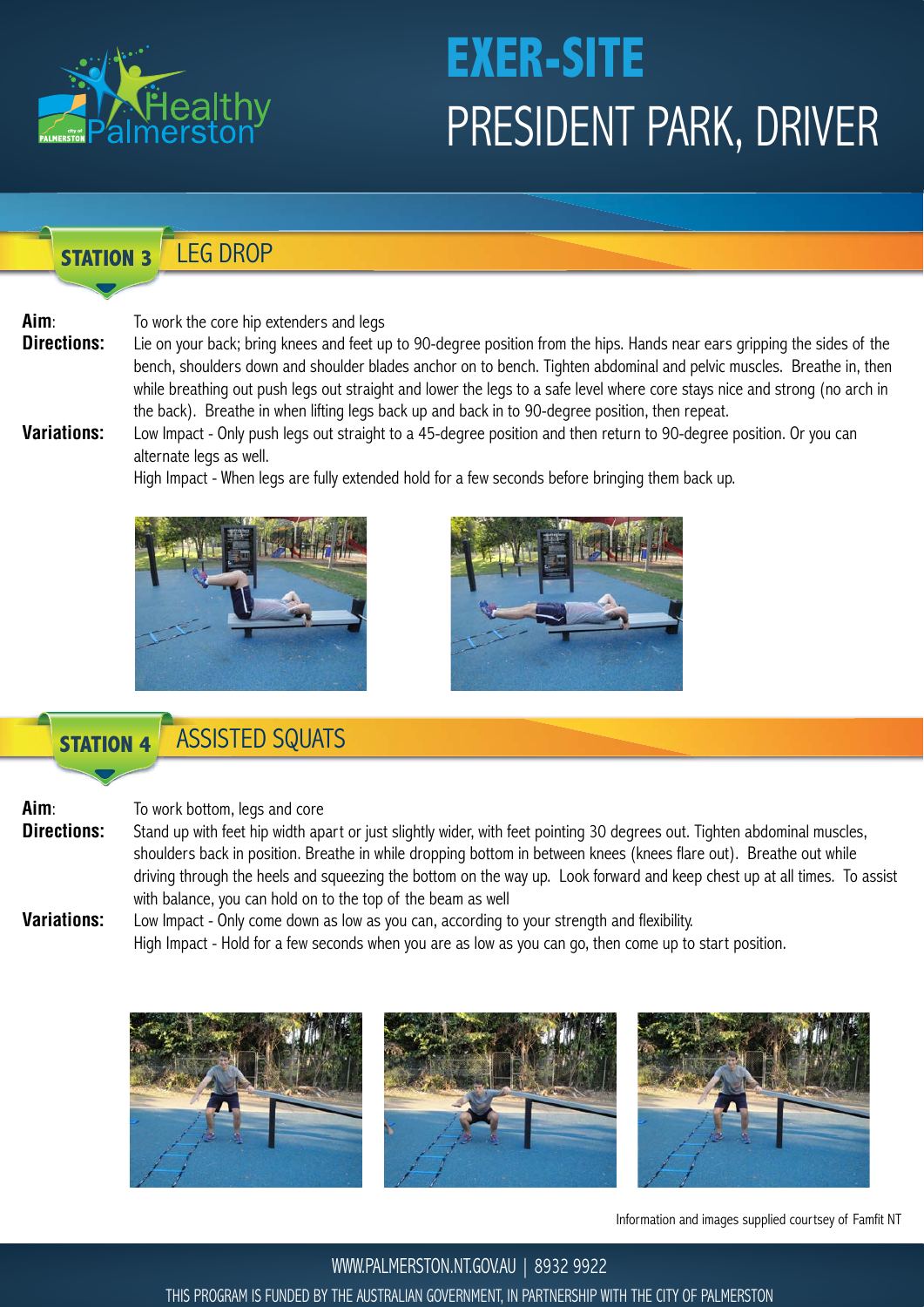

#### **STATION 5** INCLINE PUSH UP

### **Aim**: To work the chest, shoulders and core

- **Directions:** Grip hands wide on bar with shoulders directly over the bar and bring your legs out (feet are hip width apart). Tighten abdominal and pelvic muscles, shoulders back and down. Breathe in and bring your chest towards the bar, then breathe out while pushing up back to the start position. Repeat
- **Variations:** Low Impact Only come half way down, and push back up to the start position High Impact - Bring one leg off the floor and then commence pushup, alternating legs each time.





### **STATION 6**

### **STRETCHES**

### **Aim:** To stretch the whole body

**Directions:** All sorts of stretches for the body can be done with this stretching pole. Pictured below are just a couple of ideas, and depending on what your body needs, you can use this pole to stretch –

- $Legs Calves$ , shins, hamstrings and quadriceps
- $Hips Hip$  Flexors
- $Back Lower$  back, middle of the back
- Side of body
- **Shoulders**
- Chest
- Arms
- **Neck**

Remember – stay nice and tall or long with belly in and weight distributed evenly. This makes stretching much more effective!





WWW.PALMERSTON.NT.GOV.AU | 8932 9922 THIS PROGRAM IS FUNDED BY THE AUSTRALIAN GOVERNMENT, IN PARTNERSHIP WITH THE CITY OF PALMERSTON